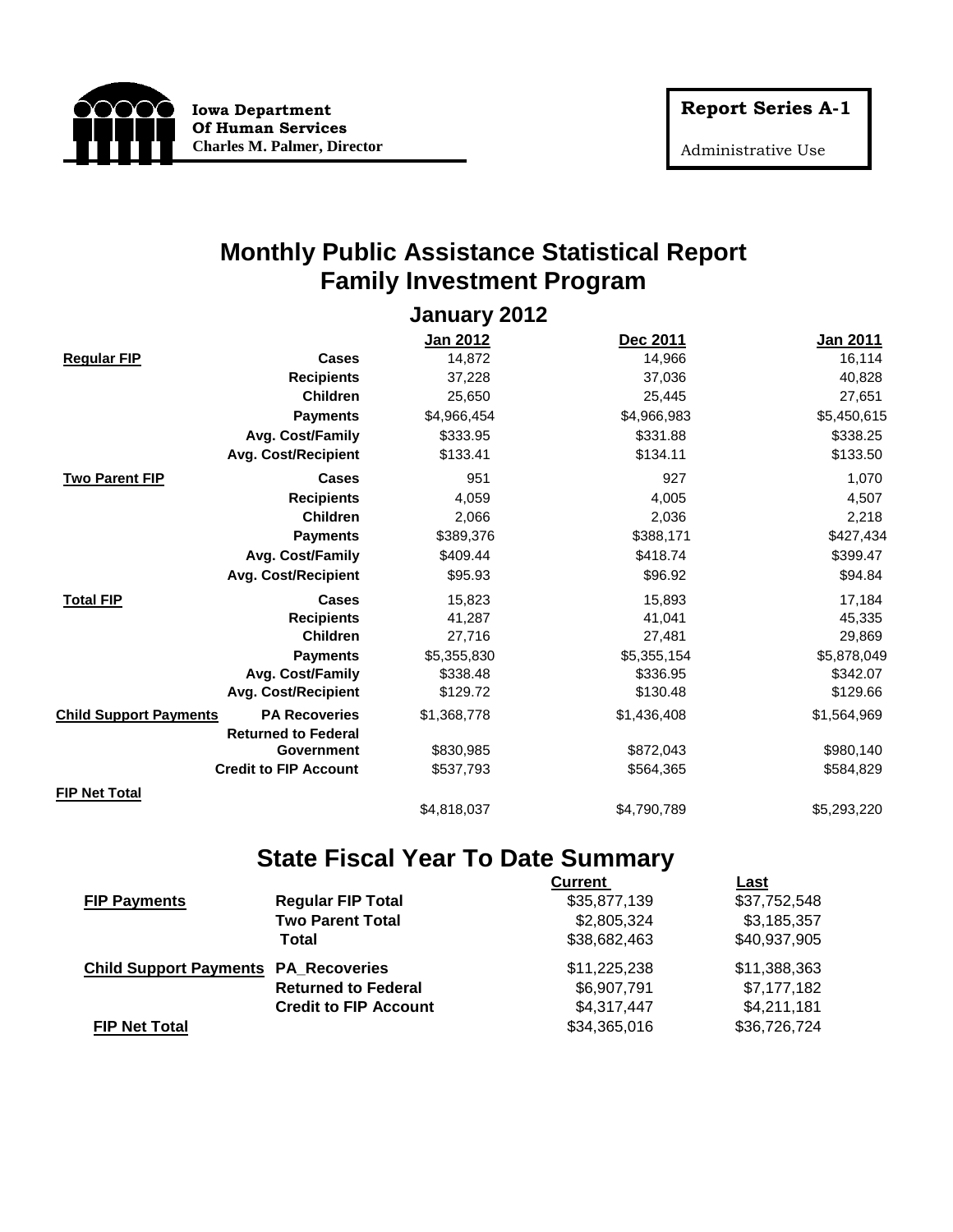|                    |                                            |                                              | <b>Family Investment Program (FIP)</b> |                              |                                            | FIP-<br><b>Two Parent Families</b>           |                          |                                     |                                     | <b>Total FIP</b>                             |                          |                                            |  |
|--------------------|--------------------------------------------|----------------------------------------------|----------------------------------------|------------------------------|--------------------------------------------|----------------------------------------------|--------------------------|-------------------------------------|-------------------------------------|----------------------------------------------|--------------------------|--------------------------------------------|--|
| <b>County</b>      | <b>Number</b><br><u>of</u><br><b>Cases</b> | <b>Number</b><br><u>of</u><br><b>Persons</b> | <b>Monthly</b><br>Grants               | Average<br>Grant per<br>Case | <b>Number</b><br><u>of</u><br><b>Cases</b> | <b>Number</b><br><u>of</u><br><b>Persons</b> | <b>Monthly</b><br>Grants | Average<br><b>Grant per</b><br>Case | <b>Number</b><br>of<br><b>Cases</b> | <b>Number</b><br><u>of</u><br><b>Persons</b> | <b>Monthly</b><br>Grants | Average<br><b>Grant per</b><br><b>Case</b> |  |
| Adair              | 28                                         | 66                                           | \$8,979                                | \$320.67                     | $\overline{2}$                             | 11                                           | \$1,003                  | \$501.50                            | 30                                  | 77                                           | \$9,982                  | \$332.73                                   |  |
| Adams              | 12                                         | 34                                           | \$4,741                                | \$395.14                     |                                            | 3                                            | \$426                    | \$426.00                            | 13                                  | 37                                           | \$5,167                  | \$397.46                                   |  |
| Allamakee          | 101                                        | 248                                          | \$32,013                               | \$316.96                     | 9                                          | 42                                           | \$3,536                  | \$392.88                            | 110                                 | 290                                          | \$35,549                 | \$323.17                                   |  |
| Appanoose          | 106                                        | 239                                          | \$35,246                               | \$332.51                     | 11                                         | 48                                           | \$4,707                  | \$427.93                            | 117                                 | 287                                          | \$39,953                 | \$341.48                                   |  |
| Audubon            | 17                                         | 37                                           | \$4,778                                | \$281.05                     | $\overline{2}$                             | 6                                            | \$429                    | \$214.50                            | 19                                  | 43                                           | \$5,207                  | \$274.05                                   |  |
| Benton             | 76                                         | 185                                          | \$24,422                               | \$321.35                     | 5                                          | 25                                           | \$2,764                  | \$552.94                            | 81                                  | 210                                          | \$27,186                 | \$335.63                                   |  |
| <b>Black Hawk</b>  | 1,003                                      | 2,465                                        | \$339,091                              | \$338.07                     | 50                                         | 213                                          | \$19,083                 | \$381.67                            | 1,053                               | 2,678                                        | \$358,174                | \$340.15                                   |  |
| <b>Boone</b>       | 82                                         | 215                                          | \$30,134                               | \$367.48                     | 12                                         | 52                                           | \$5,624                  | \$468.71                            | 94                                  | 267                                          | \$35,758                 | \$380.40                                   |  |
| <b>Bremer</b>      | 45                                         | 92                                           | \$12,420                               | \$276.00                     |                                            |                                              | \$0                      |                                     | 45                                  | 92                                           | \$12,420                 | \$276.00                                   |  |
| <b>Buchanan</b>    | 63                                         | 145                                          | \$19,736                               | \$313.26                     | 7                                          | 23                                           | \$2,883                  | \$411.85                            | 70                                  | 168                                          | \$22,619                 | \$323.13                                   |  |
| <b>Buena Vista</b> | 83                                         | 206                                          | \$26,857                               | \$323.58                     | 4                                          | 23                                           | \$2,301                  | \$575.25                            | 87                                  | 229                                          | \$29,158                 | \$335.15                                   |  |
| <b>Butler</b>      | 37                                         | 87                                           | \$11,660                               | \$315.14                     | 3                                          | 13                                           | \$1,311                  | \$437.00                            | 40                                  | 100                                          | \$12,971                 | \$324.28                                   |  |
| Calhoun            | 23                                         | 57                                           | \$7,271                                | \$316.16                     | 3                                          | 12                                           | \$1,362                  | \$454.00                            | 26                                  | 69                                           | \$8,633                  | \$332.04                                   |  |
| Carroll            | 51                                         | 132                                          | \$15,819                               | \$310.18                     | 5                                          | 23                                           | \$2,235                  | \$447.06                            | 56                                  | 155                                          | \$18,054                 | \$322.39                                   |  |
| Cass               | 64                                         | 150                                          | \$21,432                               | \$334.88                     | 5                                          | 20                                           | \$1,677                  | \$335.50                            | 69                                  | 170                                          | \$23,109                 | \$334.91                                   |  |
| Cedar              | 33                                         | 84                                           | \$11,050                               | \$334.86                     |                                            |                                              | \$0                      |                                     | 33                                  | 84                                           | \$11,050                 | \$334.85                                   |  |
| Cerro Gordo        | 163                                        | 398                                          | \$52,927                               | \$324.71                     | 6                                          | 28                                           | \$2,429                  | \$404.83                            | 169                                 | 426                                          | \$55,356                 | \$327.55                                   |  |
| Cherokee           | 27                                         | 62                                           | \$8,508                                | \$315.11                     | $\overline{2}$                             | 11                                           | \$862                    | \$431.00                            | 29                                  | 73                                           | \$9,370                  | \$323.10                                   |  |
| Chickasaw          | 53                                         | 113                                          | \$16,075                               | \$303.31                     | 7                                          | 33                                           | \$2,602                  | \$371.71                            | 60                                  | 146                                          | \$18,677                 | \$311.28                                   |  |
| Clarke             | 44                                         | 121                                          | \$14,474                               | \$328.97                     |                                            | 3                                            | \$421                    | \$421.74                            | 45                                  | 124                                          | \$14,895                 | \$331.00                                   |  |
| Clay               | 94                                         | 253                                          | \$31,148                               | \$331.36                     | 4                                          | 15                                           | \$1,770                  | \$442.50                            | 98                                  | 268                                          | \$32,918                 | \$335.90                                   |  |
| Clayton            | 46                                         | 128                                          | \$16,125                               | \$350.54                     | 6                                          | 25                                           | \$2,181                  | \$363.56                            | 52                                  | 153                                          | \$18,306                 | \$352.04                                   |  |
| Clinton            | 380                                        | 916                                          | \$122,573                              | \$322.56                     | 28                                         | 112                                          | \$10,618                 | \$379.21                            | 408                                 | 1,028                                        | \$133,191                | \$326.45                                   |  |
| Crawford           | 124                                        | 323                                          | \$40,611                               | \$327.50                     | 5                                          | 25                                           | \$2,446                  | \$489.20                            | 129                                 | 348                                          | \$43,057                 | \$333.78                                   |  |
| Dallas             | 110                                        | 265                                          | \$36,229                               | \$329.35                     | 3                                          | 15                                           | \$485                    | \$161.66                            | 113                                 | 280                                          | \$36,714                 | \$324.90                                   |  |
| Davis              | 36                                         | 85                                           | \$11,414                               | \$317.05                     | 4                                          | 16                                           | \$1,535                  | \$383.88                            | 40                                  | 101                                          | \$12,949                 | \$323.73                                   |  |

**A-1 Attachment**

**Page 1 of 4**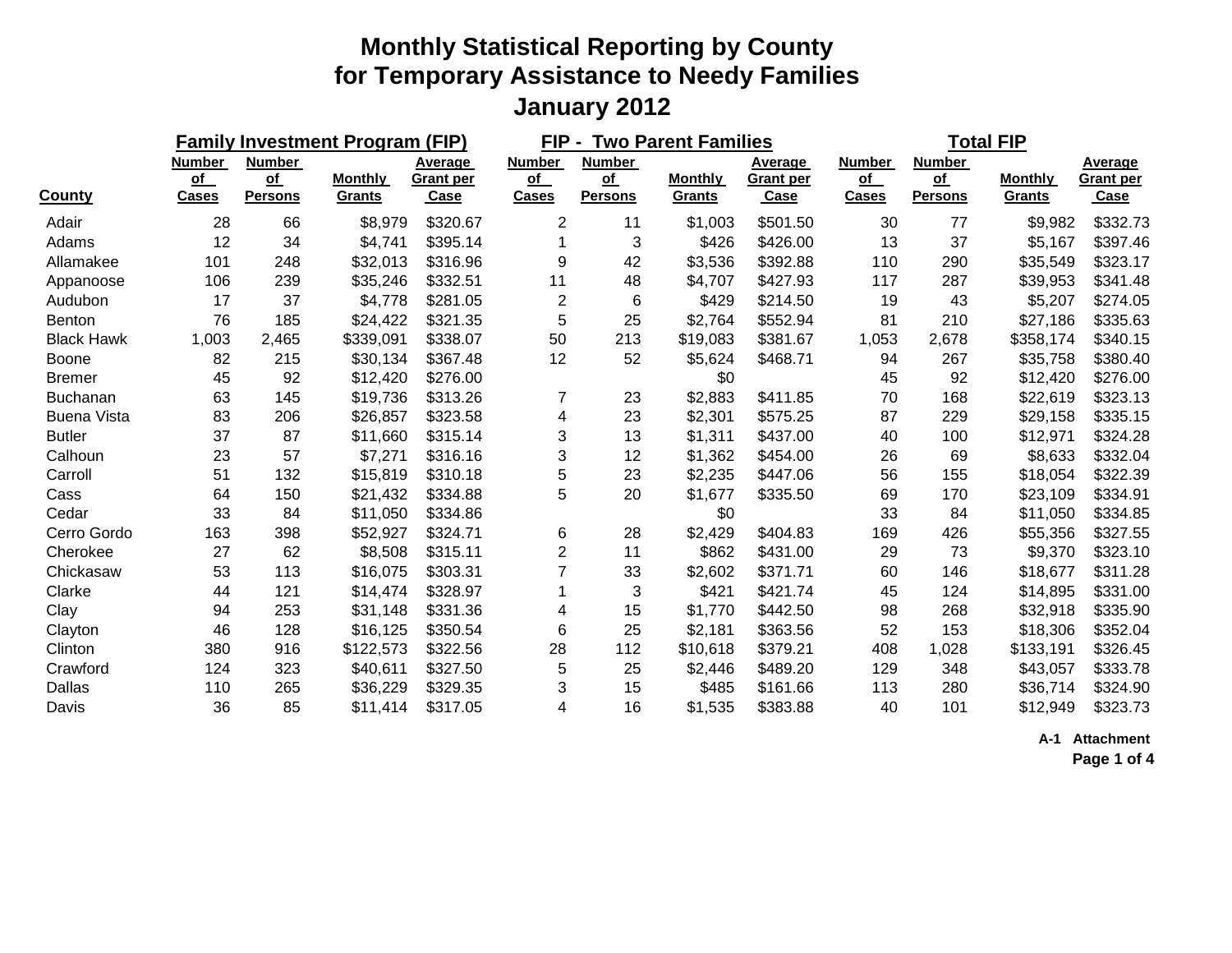|               |                                     |                                                    | <b>Family Investment Program (FIP)</b> |                              |                                     | FIP -<br><b>Two Parent Families</b>                       |                          |                                     |                                     | <b>Total FIP</b>                      |                          |                                            |  |
|---------------|-------------------------------------|----------------------------------------------------|----------------------------------------|------------------------------|-------------------------------------|-----------------------------------------------------------|--------------------------|-------------------------------------|-------------------------------------|---------------------------------------|--------------------------|--------------------------------------------|--|
| <b>County</b> | <b>Number</b><br>of<br><b>Cases</b> | <b>Number</b><br>$\overline{of}$<br><b>Persons</b> | <b>Monthly</b><br>Grants               | Average<br>Grant per<br>Case | <b>Number</b><br>of<br><b>Cases</b> | <b>Number</b><br>$\overline{\text{of}}$<br><b>Persons</b> | <b>Monthly</b><br>Grants | Average<br><b>Grant per</b><br>Case | <b>Number</b><br>of<br><b>Cases</b> | <b>Number</b><br>of<br><b>Persons</b> | <b>Monthly</b><br>Grants | Average<br><b>Grant per</b><br><b>Case</b> |  |
| Decatur       | 41                                  | 104                                                | \$14,499                               | \$353.63                     | 4                                   | 15                                                        | \$1,336                  | \$334.00                            | 45                                  | 119                                   | \$15,835                 | \$351.89                                   |  |
| Delaware      | 53                                  | 129                                                | \$17,901                               | \$337.76                     | 7                                   | 24                                                        | \$2,345                  | \$335.00                            | 60                                  | 153                                   | \$20,246                 | \$337.43                                   |  |
| Des Moines    | 298                                 | 712                                                | \$96,461                               | \$323.69                     | 10                                  | 47                                                        | \$4,017                  | \$401.70                            | 308                                 | 759                                   | \$100,478                | \$326.23                                   |  |
| Dickinson     | 38                                  | 98                                                 | \$13,097                               | \$344.68                     | $\overline{2}$                      | 8                                                         | \$502                    | \$251.00                            | 40                                  | 106                                   | \$13,599                 | \$339.98                                   |  |
| Dubuque       | 499                                 | 1,256                                              | \$156,435                              | \$313.49                     | 28                                  | 106                                                       | \$10,277                 | \$367.03                            | 527                                 | 1,362                                 | \$166,712                | \$316.34                                   |  |
| Emmet         | 58                                  | 148                                                | \$20,603                               | \$355.23                     | 5                                   | 20                                                        | \$2,214                  | \$442.80                            | 63                                  | 168                                   | \$22,817                 | \$362.17                                   |  |
| Fayette       | 110                                 | 290                                                | \$38,308                               | \$348.26                     | $\overline{7}$                      | 24                                                        | \$2,713                  | \$387.67                            | 117                                 | 314                                   | \$41,021                 | \$350.61                                   |  |
| Floyd         | 75                                  | 171                                                | \$23,484                               | \$313.13                     | 11                                  | 48                                                        | \$2,999                  | \$272.63                            | 86                                  | 219                                   | \$26,483                 | \$307.94                                   |  |
| Franklin      | 34                                  | 89                                                 | \$9,635                                | \$283.38                     | 4                                   | 22                                                        | \$1,910                  | \$477.50                            | 38                                  | 111                                   | \$11,545                 | \$303.82                                   |  |
| Fremont       | 33                                  | 66                                                 | \$10,117                               | \$306.57                     |                                     | 3                                                         | \$397                    | \$397.00                            | 34                                  | 69                                    | \$10,514                 | \$309.24                                   |  |
| Greene        | 45                                  | 112                                                | \$13,190                               | \$293.11                     | 5                                   | 13                                                        | \$1,505                  | \$301.00                            | 50                                  | 125                                   | \$14,695                 | \$293.90                                   |  |
| Grundy        | 25                                  | 61                                                 | \$6,878                                | \$275.15                     |                                     | 4                                                         | \$412                    | \$412.00                            | 26                                  | 65                                    | \$7,290                  | \$280.38                                   |  |
| Guthrie       | 23                                  | 52                                                 | \$8,208                                | \$356.86                     | 3                                   | 12                                                        | \$943                    | \$314.33                            | 26                                  | 64                                    | \$9,151                  | \$351.96                                   |  |
| Hamilton      | 60                                  | 137                                                | \$17,603                               | \$293.39                     | 6                                   | 25                                                        | \$2,412                  | \$402.00                            | 66                                  | 162                                   | \$20,015                 | \$303.26                                   |  |
| Hancock       | 32                                  | 68                                                 | \$9,395                                | \$293.59                     |                                     |                                                           | \$0                      |                                     | 32                                  | 68                                    | \$9,395                  | \$293.59                                   |  |
| Hardin        | 89                                  | 225                                                | \$31,245                               | \$351.06                     | 8                                   | 42                                                        | \$2,973                  | \$371.62                            | 97                                  | 267                                   | \$34,218                 | \$352.76                                   |  |
| Harrison      | 53                                  | 134                                                | \$18,614                               | \$351.22                     | 3                                   | 11                                                        | \$941                    | \$313.66                            | 56                                  | 145                                   | \$19,555                 | \$349.20                                   |  |
| Henry         | 90                                  | 233                                                | \$31,168                               | \$346.31                     | 6                                   | 25                                                        | \$2,091                  | \$348.50                            | 96                                  | 258                                   | \$33,259                 | \$346.45                                   |  |
| Howard        | 35                                  | 97                                                 | \$11,295                               | \$322.71                     | 8                                   | 36                                                        | \$3,922                  | \$490.31                            | 43                                  | 133                                   | \$15,217                 | \$353.88                                   |  |
| Humboldt      | 26                                  | 57                                                 | \$6,599                                | \$253.80                     | $\overline{2}$                      |                                                           | \$333                    | \$166.50                            | 28                                  | 64                                    | \$6,932                  | \$247.57                                   |  |
| Ida           | 14                                  | 30                                                 | \$3,772                                | \$269.42                     |                                     | 4                                                         | \$495                    | \$495.00                            | 15                                  | 34                                    | \$4,267                  | \$284.47                                   |  |
| Iowa          | 33                                  | 84                                                 | \$11,410                               | \$345.76                     |                                     | 4                                                         | \$495                    | \$495.00                            | 34                                  | 88                                    | \$11,905                 | \$350.15                                   |  |
| Jackson       | 105                                 | 270                                                | \$36,449                               | \$347.13                     | 8                                   | 29                                                        | \$3,030                  | \$378.75                            | 113                                 | 299                                   | \$39,479                 | \$349.37                                   |  |
| Jasper        | 195                                 | 455                                                | \$64,042                               | \$328.42                     | 10                                  | 48                                                        | \$4,910                  | \$491.07                            | 205                                 | 503                                   | \$68,952                 | \$336.35                                   |  |
| Jefferson     | 97                                  | 217                                                | \$30,824                               | \$317.77                     | 18                                  | 71                                                        | \$6,934                  | \$385.22                            | 115                                 | 288                                   | \$37,758                 | \$328.33                                   |  |
| Johnson       | 428                                 | 1,187                                              | \$155,367                              | \$363.00                     | 47                                  | 200                                                       | \$20,632                 | \$438.97                            | 475                                 | 1,387                                 | \$175,999                | \$370.52                                   |  |

**A-1 Attachment**

**Page 2 of 4**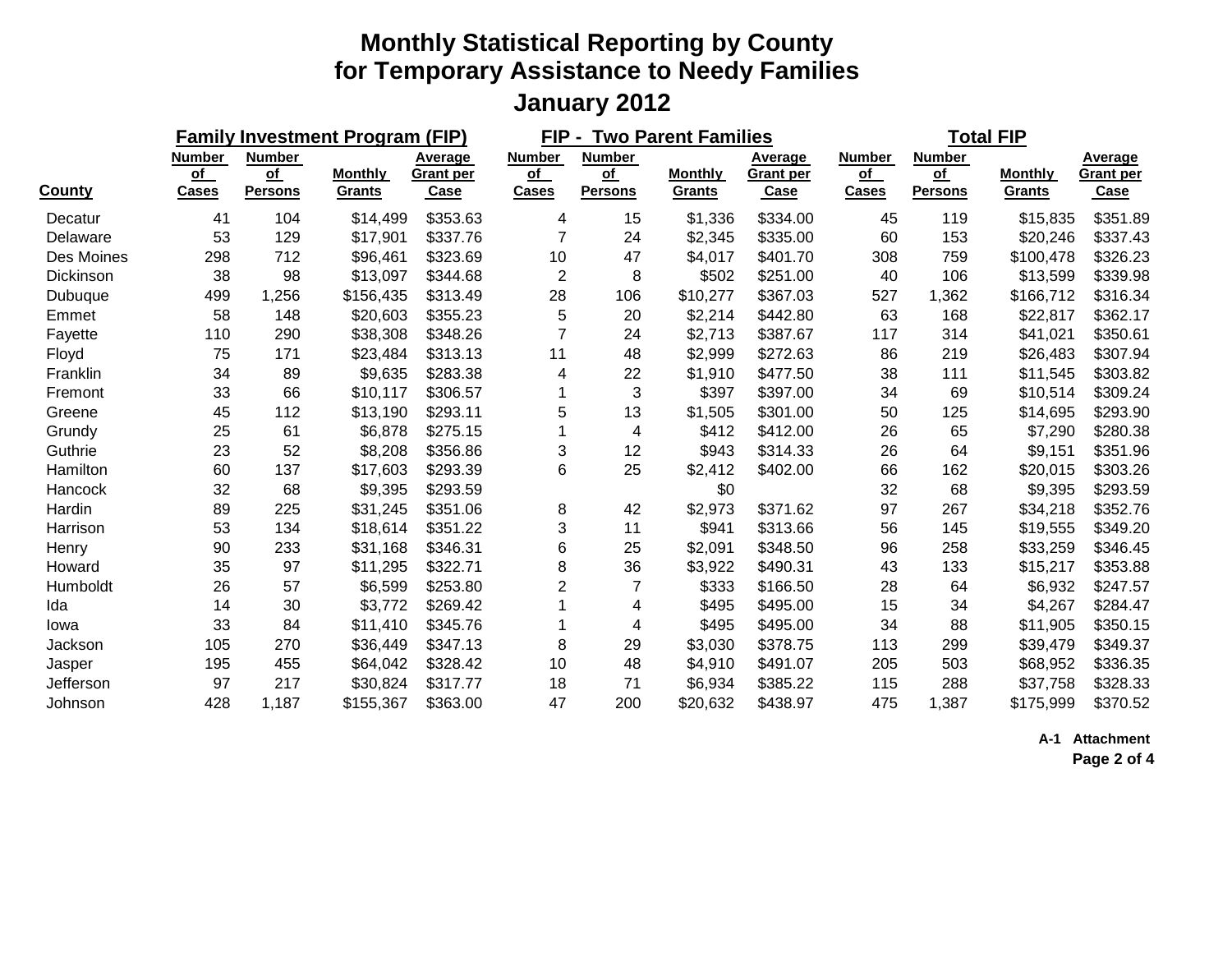|               |                                     |                                                           | <b>Family Investment Program (FIP)</b> |                              |                                     | FIP-<br><b>Two Parent Families</b>    |                          |                              |                                     | <b>Total FIP</b>                        |                                 |                                     |  |
|---------------|-------------------------------------|-----------------------------------------------------------|----------------------------------------|------------------------------|-------------------------------------|---------------------------------------|--------------------------|------------------------------|-------------------------------------|-----------------------------------------|---------------------------------|-------------------------------------|--|
| <b>County</b> | <b>Number</b><br>of<br><b>Cases</b> | <b>Number</b><br>$\overline{\text{of}}$<br><b>Persons</b> | <b>Monthly</b><br>Grants               | Average<br>Grant per<br>Case | <b>Number</b><br>of<br><b>Cases</b> | <b>Number</b><br>of<br><b>Persons</b> | <b>Monthly</b><br>Grants | Average<br>Grant per<br>Case | <b>Number</b><br>of<br><b>Cases</b> | <b>Number</b><br>$of$<br><b>Persons</b> | <b>Monthly</b><br><b>Grants</b> | Average<br><b>Grant per</b><br>Case |  |
| Jones         | 56                                  | 131                                                       | \$19,838                               | \$354.25                     | 3                                   | 11                                    | \$969                    | \$323.00                     | 59                                  | 142                                     | \$20,807                        | \$352.66                            |  |
| Keokuk        | 50                                  | 132                                                       | \$16,592                               | \$331.85                     | 3                                   | 14                                    | \$1,241                  | \$413.66                     | 53                                  | 146                                     | \$17,833                        | \$336.47                            |  |
| Kossuth       | 45                                  | 95                                                        | \$12,354                               | \$274.53                     | 4                                   | 21                                    | \$1,275                  | \$318.75                     | 49                                  | 116                                     | \$13,629                        | \$278.14                            |  |
| Lee           | 259                                 | 605                                                       | \$83,943                               | \$324.10                     | 25                                  | 105                                   | \$11,372                 | \$454.88                     | 284                                 | 710                                     | \$95,315                        | \$335.62                            |  |
| Linn          | 888                                 | 2,184                                                     | \$292,321                              | \$329.19                     | 46                                  | 200                                   | \$19,024                 | \$413.56                     | 934                                 | 2,384                                   | \$311,345                       | \$333.35                            |  |
| Louisa        | 56                                  | 126                                                       | \$17,612                               | \$314.51                     | 9                                   | 38                                    | \$3,758                  | \$417.61                     | 65                                  | 164                                     | \$21,370                        | \$328.77                            |  |
| Lucus         | 46                                  | 114                                                       | \$15,313                               | \$332.89                     | 6                                   | 26                                    | \$1,981                  | \$330.16                     | 52                                  | 140                                     | \$17,294                        | \$332.58                            |  |
| Lyon          | 18                                  | 57                                                        | \$6,657                                | \$369.87                     | 1                                   | 4                                     | \$495                    | \$495.00                     | 19                                  | 61                                      | \$7,152                         | \$376.42                            |  |
| Madison       | 39                                  | 95                                                        | \$12,808                               | \$328.41                     |                                     |                                       | \$0                      |                              | 39                                  | 95                                      | \$12,808                        | \$328.41                            |  |
| Mahaska       | 163                                 | 415                                                       | \$56,121                               | \$344.30                     | 8                                   | 31                                    | \$2,532                  | \$316.50                     | 171                                 | 446                                     | \$58,653                        | \$343.00                            |  |
| Marion        | 109                                 | 291                                                       | \$39,419                               | \$361.64                     | 9                                   | 31                                    | \$3,956                  | \$439.55                     | 118                                 | 322                                     | \$43,375                        | \$367.58                            |  |
| Marshall      | 241                                 | 606                                                       | \$83,290                               | \$345.60                     | 13                                  | 47                                    | \$4,968                  | \$382.15                     | 254                                 | 653                                     | \$88,258                        | \$347.47                            |  |
| <b>Mills</b>  | 53                                  | 129                                                       | \$17,740                               | \$334.71                     | $\overline{2}$                      | 10                                    | \$646                    | \$323.00                     | 55                                  | 139                                     | \$18,386                        | \$334.29                            |  |
| Mitchell      | 12                                  | 36                                                        | \$4,985                                | \$415.47                     | $\overline{2}$                      | 8                                     | \$960                    | \$480.26                     | 14                                  | 44                                      | \$5,945                         | \$424.64                            |  |
| Monona        | 28                                  | 55                                                        | \$8,577                                | \$306.33                     | 3                                   | 14                                    | \$1,083                  | \$361.00                     | 31                                  | 69                                      | \$9,660                         | \$311.61                            |  |
| Monroe        | 46                                  | 120                                                       | \$16,001                               | \$347.86                     | 5                                   | 21                                    | \$2,332                  | \$466.41                     | 51                                  | 141                                     | \$18,333                        | \$359.47                            |  |
| Montgomery    | 82                                  | 202                                                       | \$26,353                               | \$321.37                     | 6                                   | 26                                    | \$2,687                  | \$447.83                     | 88                                  | 228                                     | \$29,040                        | \$330.00                            |  |
| Muscatine     | 278                                 | 698                                                       | \$95,053                               | \$341.91                     | 16                                  | 72                                    | \$7,505                  | \$469.10                     | 294                                 | 770                                     | \$102,558                       | \$348.84                            |  |
| O'Brien       | 43                                  | 104                                                       | \$14,599                               | \$339.52                     | 3                                   | 15                                    | \$1,704                  | \$568.00                     | 46                                  | 119                                     | \$16,303                        | \$354.41                            |  |
| Osceola       | 10                                  | 23                                                        | \$3,512                                | \$351.20                     |                                     |                                       | \$0                      |                              | 10                                  | 23                                      | \$3,512                         | \$351.20                            |  |
| Page          | 72                                  | 161                                                       | \$21,729                               | \$301.79                     | 5                                   | 18                                    | \$1,649                  | \$329.80                     | 77                                  | 179                                     | \$23,378                        | \$303.61                            |  |
| Palo Alto     | 27                                  | 59                                                        | \$8,301                                | \$307.47                     | 3                                   | 11                                    | \$1,054                  | \$351.33                     | 30                                  | 70                                      | \$9,355                         | \$311.83                            |  |
| Plymouth      | 49                                  | 116                                                       | \$16,128                               | \$329.15                     |                                     |                                       | \$0                      |                              | 49                                  | 116                                     | \$16,128                        | \$329.14                            |  |
| Pocahontas    | 32                                  | 73                                                        | \$10,504                               | \$328.25                     | $\overline{2}$                      | 8                                     | \$684                    | \$342.00                     | 34                                  | 81                                      | \$11,188                        | \$329.06                            |  |
| Polk          | 2,280                               | 5,887                                                     | \$798,459                              | \$350.20                     | 108                                 | 489                                   | \$46,920                 | \$434.44                     | 2,388                               | 6,376                                   | \$845,379                       | \$354.01                            |  |
| Pottawattamie | 638                                 | 1,589                                                     | \$210,994                              | \$330.71                     | 34                                  | 148                                   | \$14,542                 | \$427.70                     | 672                                 | 1,737                                   | \$225,536                       | \$335.62                            |  |

**A-1 Attachment**

**Page 3 of 4**